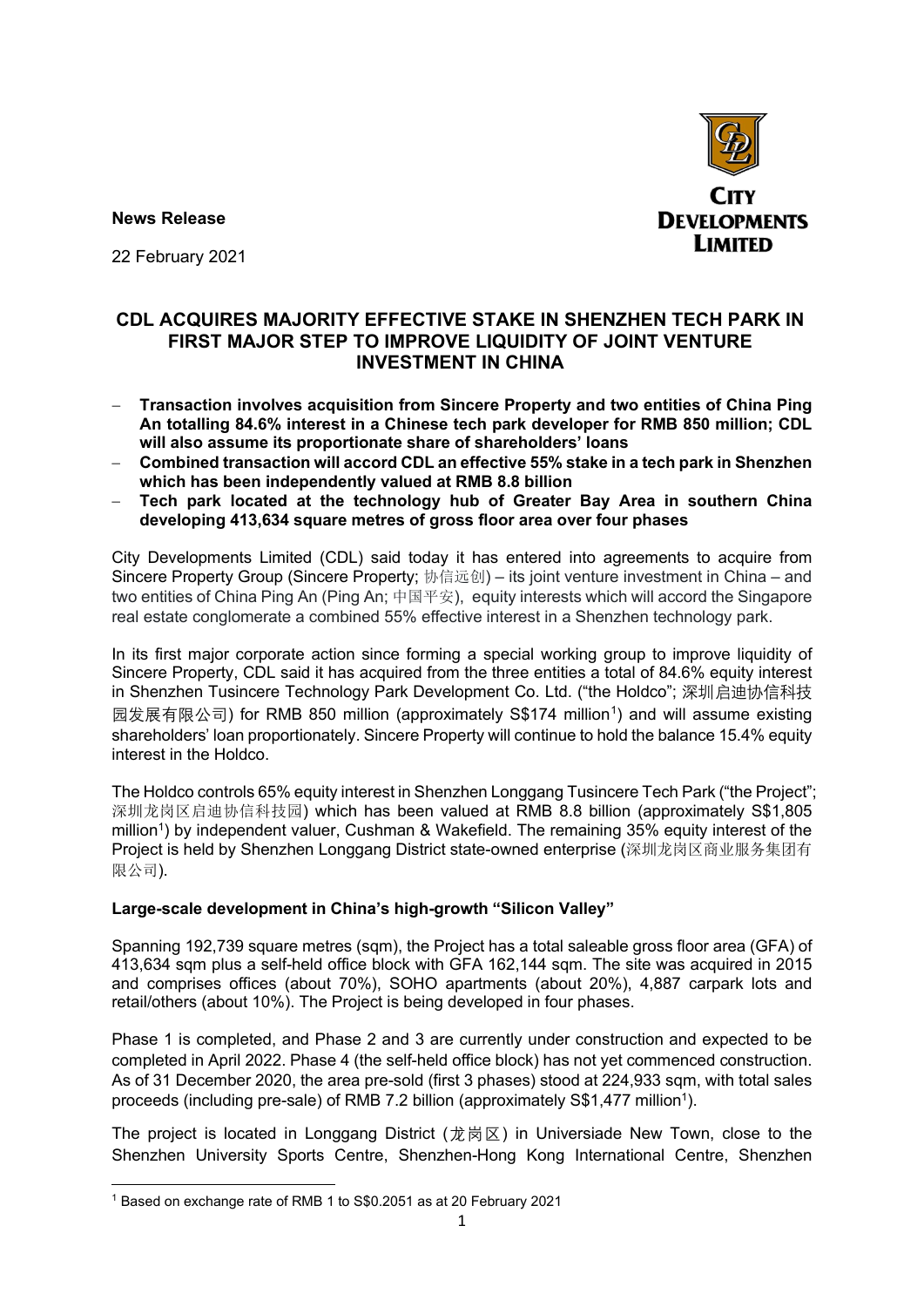International College Town and Dayun Park. Connected by rail and highways to downtown Futian District 24 km away, it is about 54 km away from Shenzhen Baoan International airport and 28 km away from Shenzhen North Railway station.

The Longgang District is strategically located northeast of Shenzhen City, 30 km from Hong Kong and 150 km from Guangzhou. The district is the "bridgehead" for Shenzhen to radiate towards the eastern and northern Guangzhou areas. It is also a key base in Shenzhen for high-tech, new technology and new manufacturing enterprises with over 370 key enterprises.

A base for the logistics and financial industry, Longgang District was ranked first in 2018 and 2019 among the top industrial zones in China, focusing on information and communication technology, artificial intelligence, green energy, life sciences and electronic components.

Since its establishment as a Special Economic Zone some 40 years ago, Shenzhen has become a major engine of the Pearl River Delta and Greater Bay Area. With a population of about 20 million people in the greater metropolitan area, Shenzhen is also one of the fastest-growing real estate markets in the country.

### **First action to improve liquidity of Sincere Property**

This asset acquisition will reduce the gearing of Sincere Property which has faced liquidity issues since the onset of the COVID-19 pandemic and tighter rules imposed by China related to borrowings of real estate developers. The operating and regulatory environment in China has been evolving rapidly since the Group invested in Sincere Property in April 2020.

The acquisition is the first action by the CDL special working group announced on 4 January 2021 to improve liquidity of its JV equity investment in Sincere Property.

To date, CDL's total investment in Sincere Property remains at S\$1.8 billion as announced in October 2020. The Group has not provided any further liquidity support or corporate guarantees to Sincere Property since.

**Mr Kwek Leng Beng, CDL Executive Chairman**, said, "In executing this asset acquisition the CDL working group is accelerating efforts to implement the restructuring of Sincere Property. Our focus is to improve liquidity while limiting any additional financial exposure by CDL to the investment in Sincere Property."

### **Issued by City Developments Limited (Co. Regn. No. 196300316Z)**

For media enquiries, please contact CDL Corporate Communications:

Belinda Lee<br>
Head Investor Relations and the Eunice Yang<br>
Head Investor Relations and Head, Investor Relations and<br>
Corporate Communications<br>
T: +65 6877 8338 Corporate Communications T: +65 6877 8338 E: [belindalee@cdl.com.sg](mailto:belindalee@cdl.com.sg) 

Dominic Seow **Jill Tan** Manager **Assistant Manager** Assistant Manager T: +65 6877 8369 T: +65 6877 8484 E: [dominicseow@cdl.com.sg](mailto:dominicseow@cdl.com.sg) E: [jilltan@cdl.com.sg](mailto:jilltan@cdl.com.sg)

 $E:$  eunicey@cdl.com.sq

Follow CDL on social media:

**Instagram:** @citydevelopments / [instagram.com/citydevelopments](https://www.instagram.com/citydevelopments/) **LinkedIn**: [linkedin.com/company/city-developments-limited](https://www.linkedin.com/company/city-developments-limited)  **Twitter:** @CityDevLtd / [twitter.com/citydevltd](https://twitter.com/citydevltd)

 $\_$  , and the set of the set of the set of the set of the set of the set of the set of the set of the set of the set of the set of the set of the set of the set of the set of the set of the set of the set of the set of th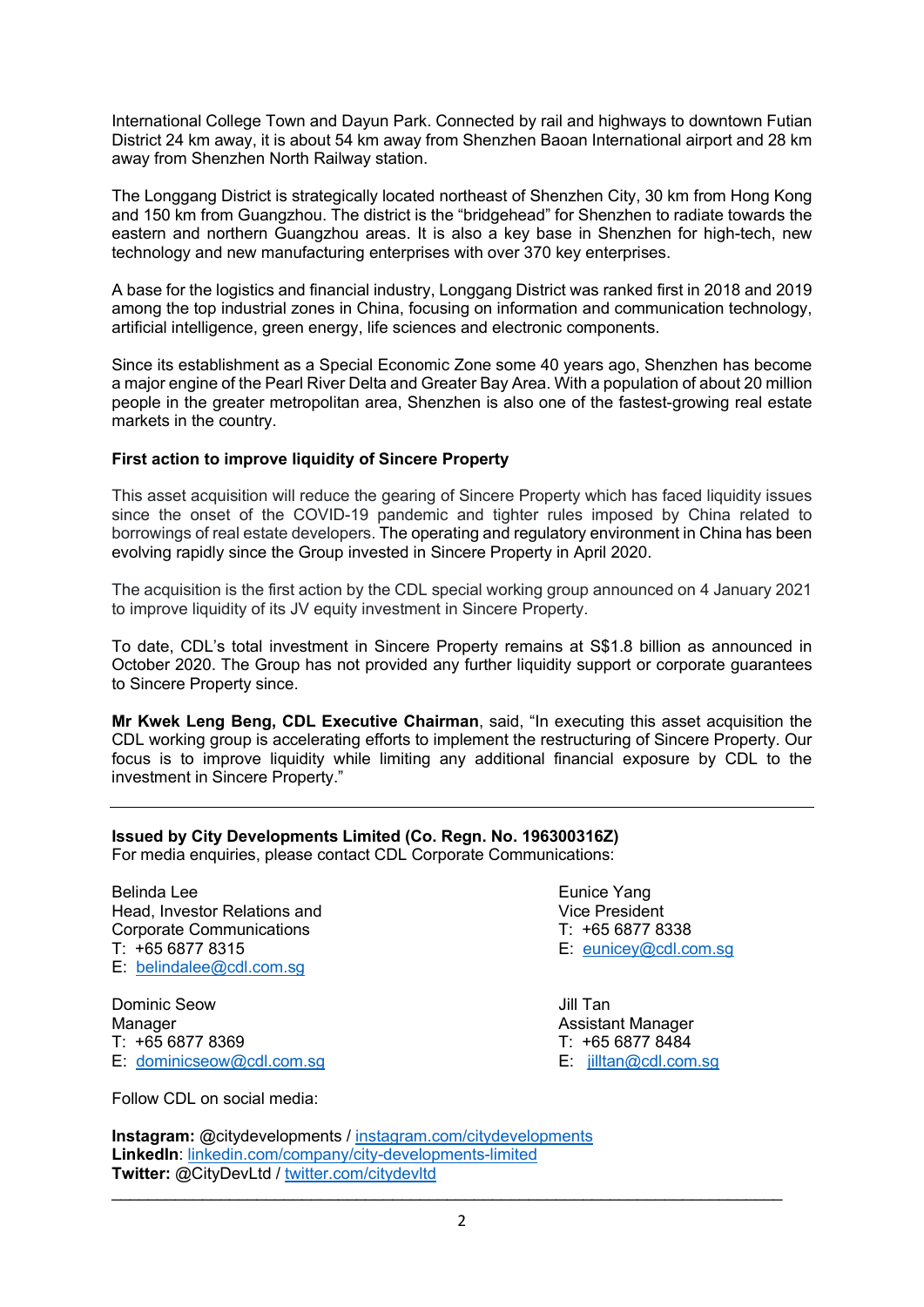## **Annex A**

# **FACT SHEET**

| <b>DEVELOPMENT DETAILS</b>            |                                                                                                                                                                                                                                                                                                                                                                                                                                                                            |
|---------------------------------------|----------------------------------------------------------------------------------------------------------------------------------------------------------------------------------------------------------------------------------------------------------------------------------------------------------------------------------------------------------------------------------------------------------------------------------------------------------------------------|
| Developer /<br>Owner                  | Shenzhen Longgang District Qidixiexin Science and Technology Development<br>Park Co., Ltd.                                                                                                                                                                                                                                                                                                                                                                                 |
| <b>Project Name</b>                   | Shenzhen Longgang Tusincere Tech Park (深圳龙岗区启迪协信科技园)                                                                                                                                                                                                                                                                                                                                                                                                                       |
| Location                              | Longcheng Street, Longgang District, Shenzhen                                                                                                                                                                                                                                                                                                                                                                                                                              |
| <b>Property</b><br><b>Description</b> | The project covers an area of 192,739 square metres (sqm), divided into four<br>phases of development and construction, with a total of 31 buildings, comprising<br>saleable Research & Development office of 241,099 sqm, self-use office of<br>162,144 sq m, apartment of 115,288 sq m, commercial loft of 20,125 sqm, and<br>commercial podium of 37,122 sqm, with underground carpark of 201,049 sqm.                                                                  |
| <b>Tenure of Land</b>                 | Leasehold till 1 December 2045                                                                                                                                                                                                                                                                                                                                                                                                                                             |
| <b>Site Area</b>                      | Approximately 192,739 sqm                                                                                                                                                                                                                                                                                                                                                                                                                                                  |
| <b>Gross Floor</b><br>Area (GFA)      | Approximately 826,946 sqm                                                                                                                                                                                                                                                                                                                                                                                                                                                  |
| <b>GFA Breakdown</b>                  | The project's area (under plot ratio) totals 575,777 sqm, including a saleable<br>area of 413,634 sqm and a self-use leasable area of 162,144 sqm, which<br>comprises:<br>Research & Development office: 70% (of which 60% is for sale, 40% is self-<br>use and for leasing)<br>Commercial-titled apartment: 20%<br>Commercial and ancillary: 10%<br>$\bullet$<br>In addition, excluding the area under plot ratio, the underground carpark of<br>201,049 sqm is leasable. |
| <b>Expected</b><br><b>Completion</b>  | Construction Stage 1 (Zone 1.1-1.2) and Construction Stage 2 (Zone 2.1):<br>$\bullet$<br>Completed<br>Construction Stage 3 (zone 3.1-3.4): Expected completion in December 2021<br>Construction Stage 4 (Zone 2.2-2.3): Expected completion in April 2022<br>Construction Stage 5 (Zone 4): Expected completion in December 2025                                                                                                                                           |
| Corporate &<br><b>Retail Tenants</b>  | 中科先见 (CAS-envision)<br>$\bullet$<br>明锐仪器 (MRe Instrument)<br>极展科技 (Xtretch Technologies)<br>$\bullet$<br>乐普泰科技 (Leputai Technology)<br>$\bullet$<br>清华 ispace 孵化器 (THU-iSpace)<br>星云产业创新 Stargeek<br>Apple<br>特斯拉 (Tesla)<br>乐购(express)<br>McDonald's<br>7-Eleven<br>相遇半路 (Come Across You On The Way)                                                                                                                                                                    |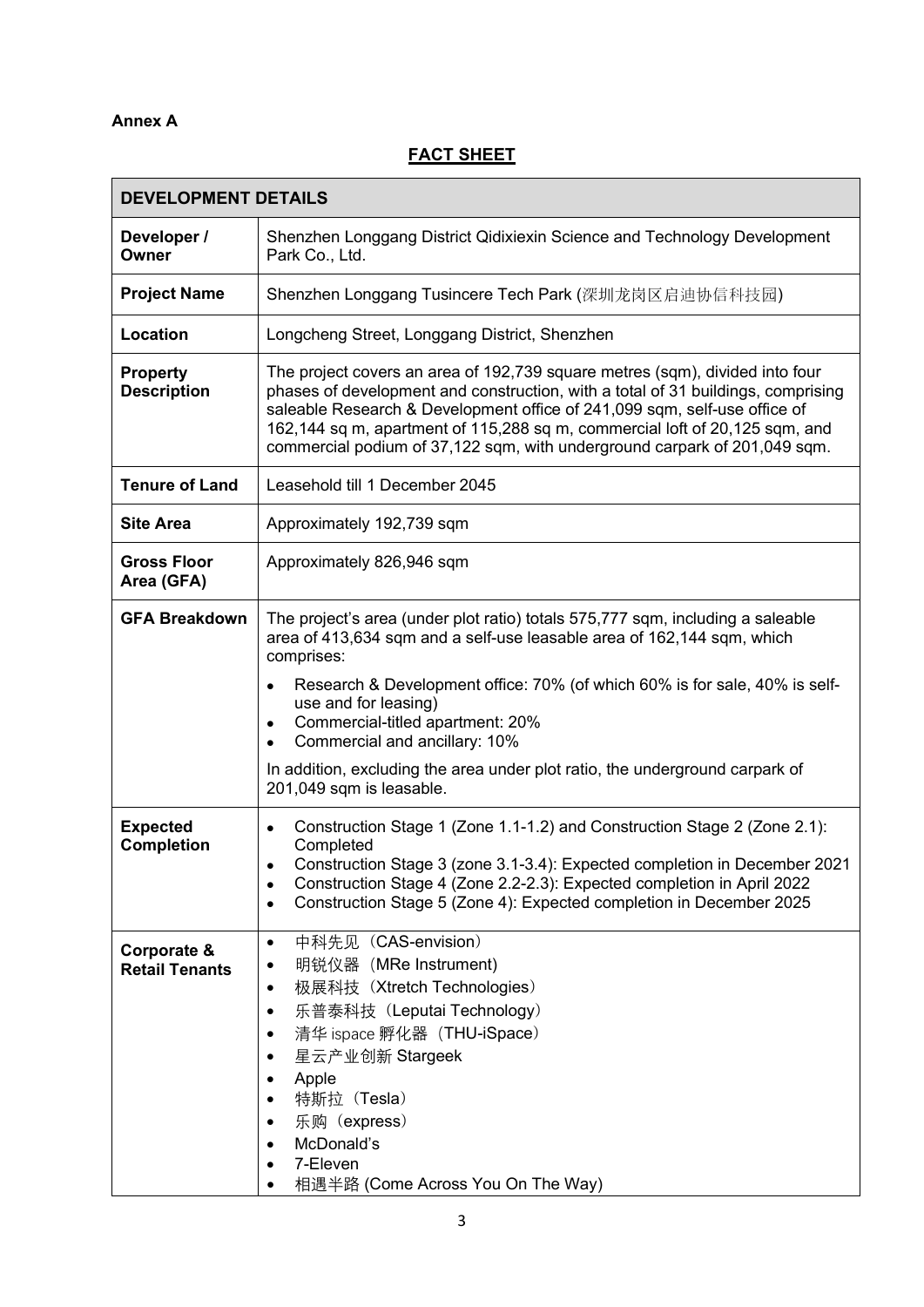| 秦云老太婆摊摊面                   |
|----------------------------|
| 黔派(Qian Pai)<br>٠          |
| 永和豆浆 (YON HO)<br>$\bullet$ |
| 福大师                        |
| 张亮麻辣烫 (ZHANGLIANG)<br>٠    |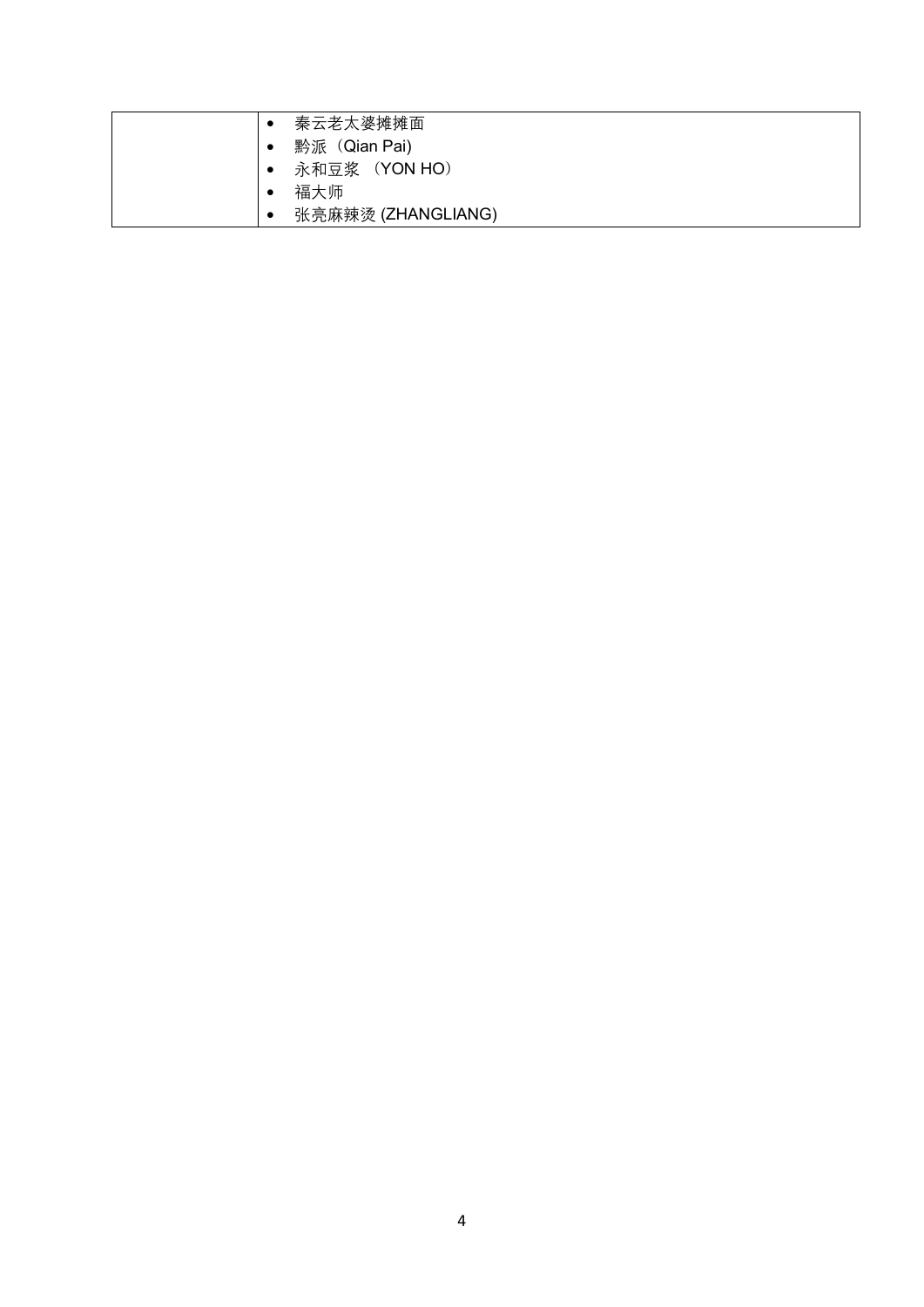#### **VISUALS OF SHENZHEN LONGGANG TUSINCERE TECH PARK**

(深圳龙岗区启迪协信科技园) Artist's Impressions